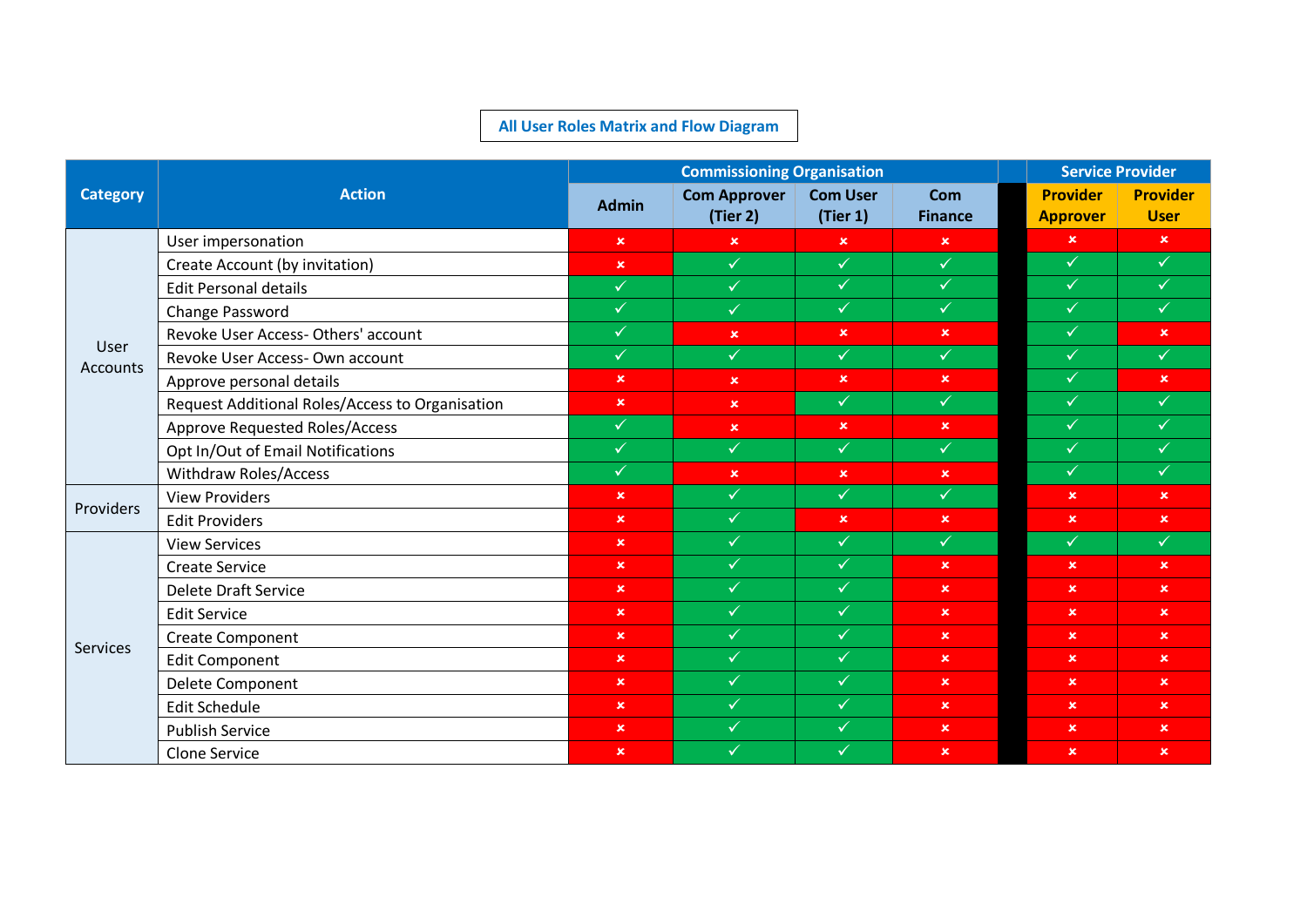|                 | <b>Action</b>                         | <b>Commissioning Organisation</b> |                                 |                             |                           | <b>Service Provider</b>            |                                |
|-----------------|---------------------------------------|-----------------------------------|---------------------------------|-----------------------------|---------------------------|------------------------------------|--------------------------------|
| <b>Category</b> |                                       | <b>Admin</b>                      | <b>Com Approver</b><br>(Tier 2) | <b>Com User</b><br>(Tier 1) | <b>Com Finance</b>        | <b>Provider</b><br><b>Approver</b> | <b>Provider</b><br><b>User</b> |
| Contracts       | <b>View Contracts</b>                 | $\mathbf{x}$                      | ✓                               | $\checkmark$                | $\checkmark$              | $\boldsymbol{\mathsf{x}}$          | $\pmb{\times}$                 |
|                 | <b>Create Contract</b>                | $\boldsymbol{\mathsf{x}}$         | $\checkmark$                    | $\checkmark$                | $\boldsymbol{\mathsf{x}}$ | $\boldsymbol{\mathsf{x}}$          | $\boldsymbol{\mathsf{x}}$      |
|                 | <b>Edit Contract</b>                  | $\boldsymbol{\mathsf{x}}$         | $\checkmark$                    | $\checkmark$                | $\pmb{\times}$            | $\boldsymbol{\mathsf{x}}$          | $\boldsymbol{\mathsf{x}}$      |
|                 | Confirm Contract                      | $\boldsymbol{\mathsf{x}}$         | $\sqrt{}$                       | $\checkmark$                | $\boldsymbol{\mathsf{x}}$ | $\pmb{\times}$                     | $\pmb{\times}$                 |
|                 | <b>Amend Contract</b>                 | $\pmb{\times}$                    | <b>ST</b>                       | $\checkmark$                | $\boldsymbol{\mathsf{x}}$ | $\pmb{\times}$                     | $\pmb{\times}$                 |
| Claims          | <b>View Claims</b>                    | $\boldsymbol{\mathsf{x}}$         | $\checkmark$                    | $\checkmark$                | ✓                         | $\checkmark$                       | $\checkmark$                   |
|                 | Create Claim                          | $\mathbf{x}$                      | $\pmb{\times}$                  | $\sqrt{}$                   | $\boldsymbol{\mathsf{x}}$ | $\checkmark$                       | ✓                              |
|                 | <b>Edit Claim</b>                     | $\boldsymbol{\mathsf{x}}$         | $\mathbf x$                     | $\checkmark$                | $\boldsymbol{\mathsf{x}}$ | $\checkmark$                       |                                |
|                 | Submit Claims                         | $\boldsymbol{\mathsf{x}}$         | $\mathsf{x}$                    | $\checkmark$                | ✓                         | $\checkmark$                       |                                |
|                 | <b>Submit Claim Correction</b>        | $\boldsymbol{\mathsf{x}}$         | $\pmb{\times}$                  | $\checkmark$                | V                         | $\checkmark$                       | ✓                              |
|                 | Review Claim                          | $\boldsymbol{\mathsf{x}}$         | $\checkmark$                    | $\checkmark$                | ✓                         | $\checkmark$                       | $\pmb{\times}$                 |
|                 | Submit claims on behalf of a provider | $\boldsymbol{\mathsf{x}}$         | $\mathbf x$                     | $\checkmark$                | $\boldsymbol{\mathsf{x}}$ | $\pmb{\times}$                     | $\pmb{\times}$                 |
|                 | Submit bulk claims                    | $\mathbf{x}$                      | $\mathsf{x}$                    | $\checkmark$                | $\boldsymbol{\mathsf{x}}$ | $\boldsymbol{\mathsf{x}}$          | $\boldsymbol{\mathsf{x}}$      |
|                 | Generate Payment File                 | $\mathbf{x}$                      | $\boldsymbol{\mathsf{x}}$       | $\boldsymbol{\mathsf{x}}$   | $\checkmark$              | $\boldsymbol{\mathsf{x}}$          | $\boldsymbol{\mathsf{x}}$      |
| Reports         | Generate Report (View and Download)   | $\boldsymbol{\mathsf{x}}$         | <b>N</b>                        | $\checkmark$                | ✓                         | $\checkmark$                       | $\checkmark$                   |